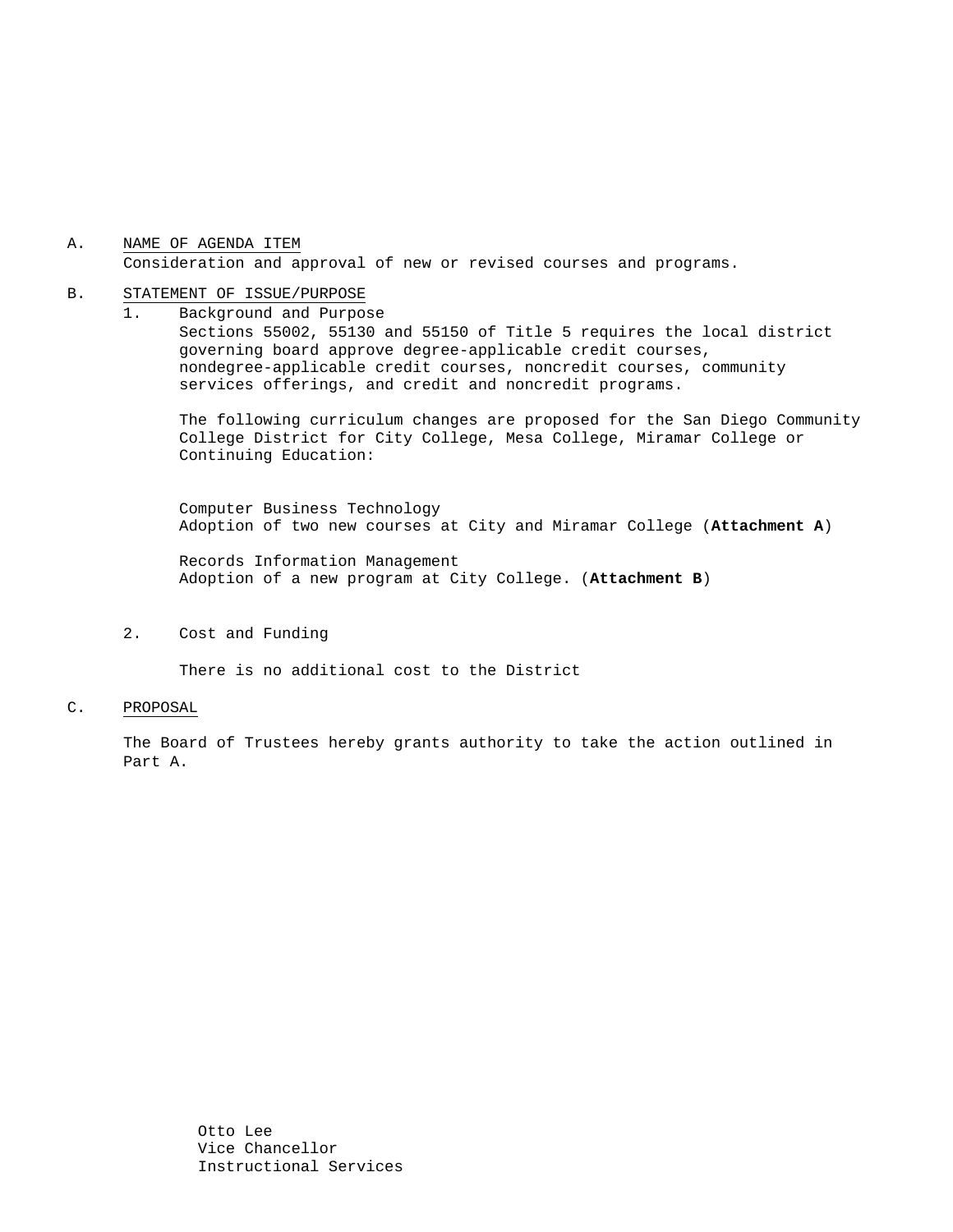## **ACTION**

Adoption of two new courses at City and Miramar College.

Proposed courses at City and Miramar College:

#### **143 Intermediate Microsoft Excel 2 hours lecture, 3 hours lab, 3 units Grade Only**

*Advisory: Completion of or concurrent enrollment in:* Computer Business Technology 101, 114, and 140 each with a grade of "C" or better, or equivalent.

English 51 and English 56, each with a grade of "C" or better, or equivalent, or Assessment Skill Levels W5 and R5.

This course covers intermediate-level functions and projects using Microsoft Excel. Topics include charts, pivot tables, functions, formulas, data validation, autofilters, macros, visual basic for applications, and collaboration with other programs. This course is intended for students majoring in a computer business technology field or anyone interested in expanding knowledge and competency with Microsoft Excel. (FT) Associate Degree Credit & transfer to CSU and/or private colleges and universities.

#### **152 Beginning Microsoft Access 1.5 hours lecture, 1.5 hours lab, 2 units Grade Only**

*Advisory: Completion of or concurrent enrollment in:* Computer Business Technology 101 and 114, each with a grade of "C" or better, or equivalent. English 51 and English 56, each with a grade of "C" or better, or equivalent, or Assessment Skill Levels W5 and R5. This course introduces students to the fundamentals of Microsoft Access. Topics include creating, modifying, and sorting database tables; creating queries; creating and enhancing custom forms and reports; modifying the database structure; and importing and exporting data to other programs. This course is intended for students majoring in a computer business technology field or anyone interested in learning the fundamental functions of Microsoft Access. (FT) Associate Degree Credit & transfer to CSU and/or private colleges and universities.